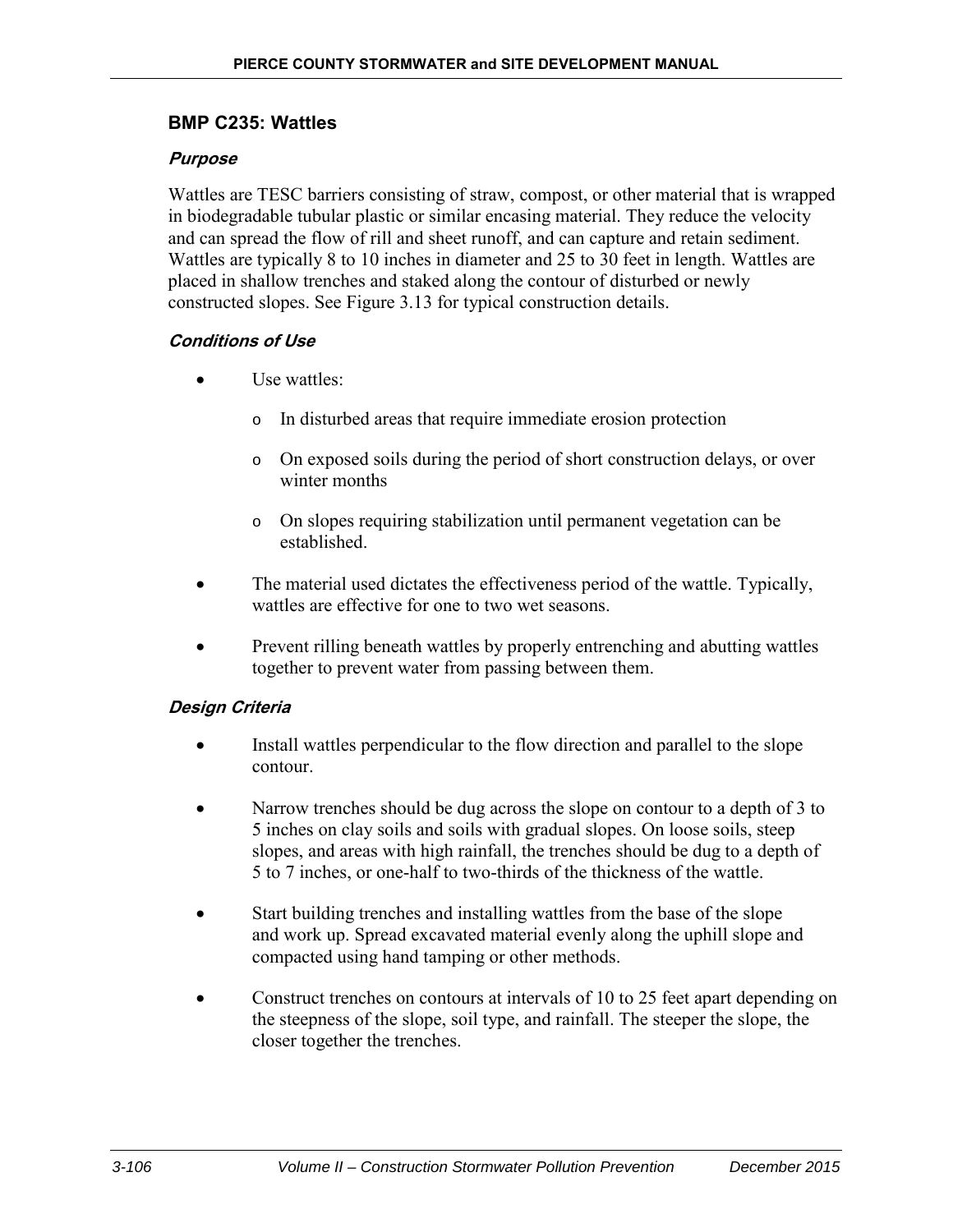

**Figure 3.13. Straw Wattles.**

- Install the wattles snugly into the trenches and abut tightly end to end. Do not overlap the ends.
- Install stakes at each end of the wattle, and at 4-foot centers along entire length of wattle.
- If required, install pilot holes for the stakes using a straight bar to drive holes through the wattle and into the soil.